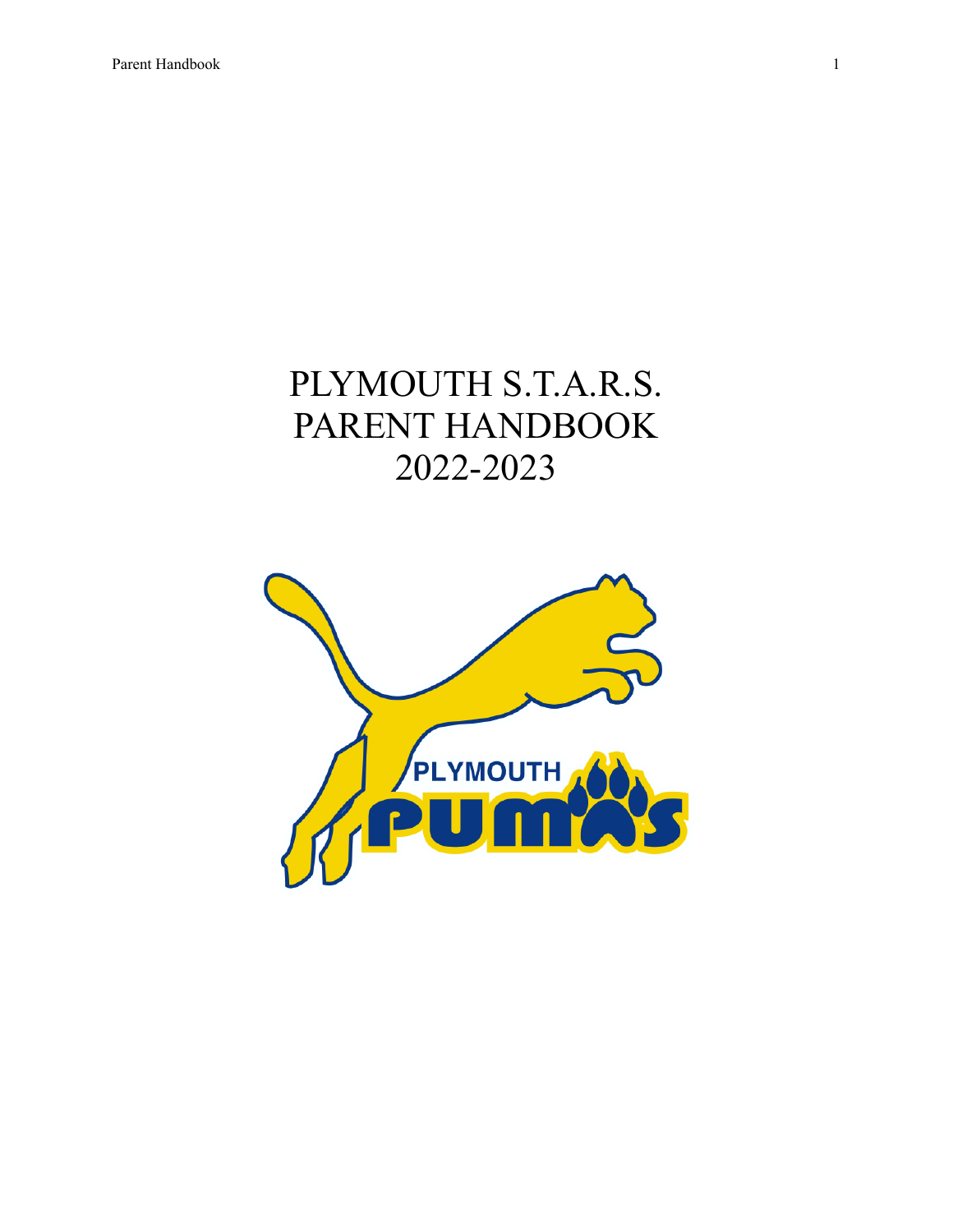# **Philosophy:**

Hello, my name is Kathi Remus and I previously owned a licensed daycare for 20 years. I have four children from 15 to 29 years old. This long term experience has allowed me to observe, nurture and educate children on a daily basis. My goal is to provide professional caregivers, quality materials and a safe and fun learning environment.

# **Mission Statement:**

We will exceed your expectations with superior care, low staff turnover, competitive rates and above all; a mission to excite your child to belong to S.T.A.R.S.!

| <b>Hours of Operation:</b> |                                            | Monday-Friday 6:30 a.m. -8:00 a.m. Before School Care |
|----------------------------|--------------------------------------------|-------------------------------------------------------|
|                            | $3:40$ p.m. $-6:00$ p.m. After School Care |                                                       |

#### **ENROLLMENT POLICY:**

The forms listed below must be filled out before your child can begin care. S.T.A.R.S. does not discriminate based on race, color, national origin, religion, sex or handicap.

- 1. Registration Form and Fee (\$40 for the first child, \$20 for each additional sibling)
- 2. Child Information Record
- 3. Statement of Good Health
- 4. Child Care Contract (Parent Handbook)
- 5. Medication Authorization Form(s) (If applicable)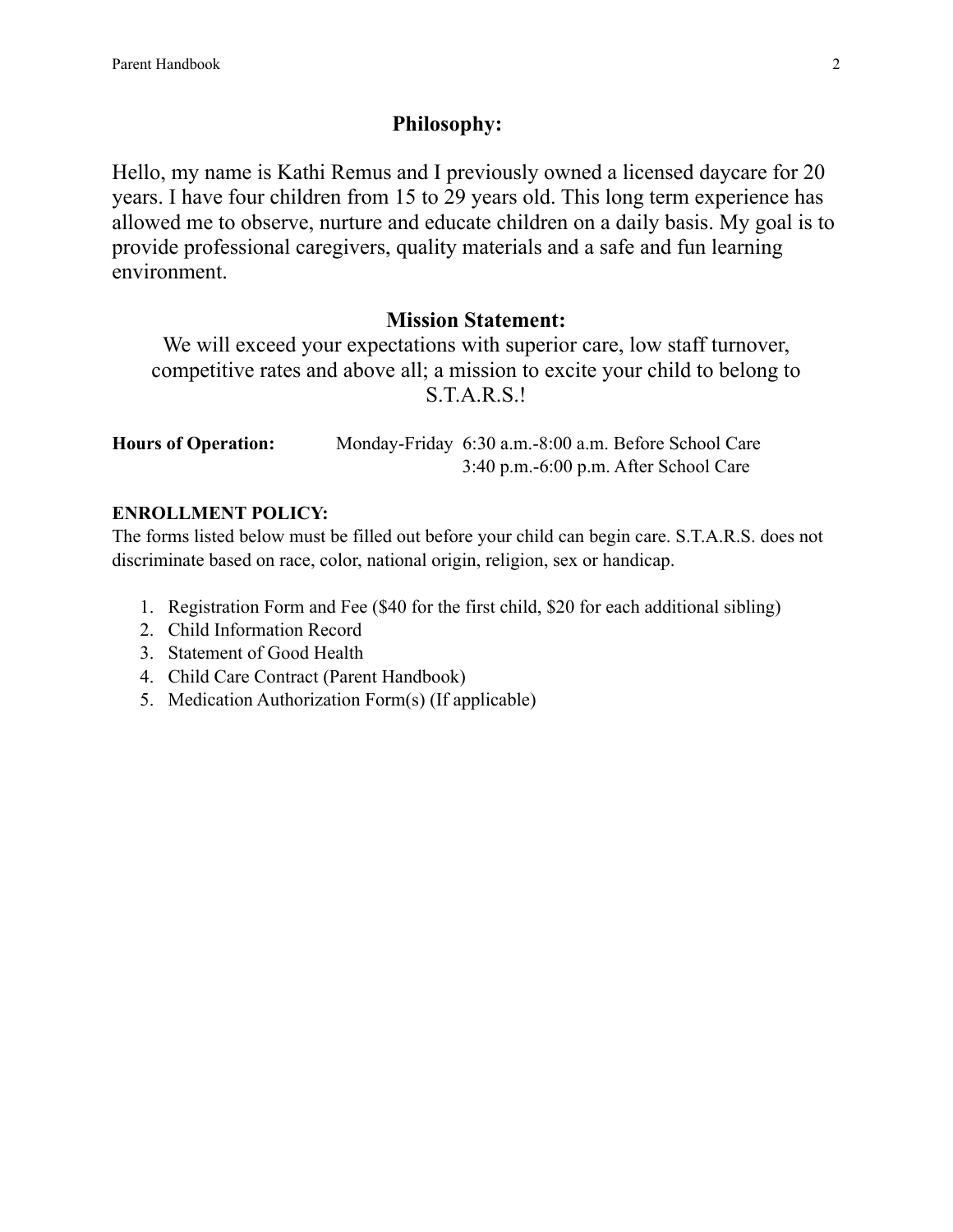# *\*\*To keep track of days off, half days and early release days— please print this page.\*\**

#### **HOLIDAYS/VACATIONS:**

S.T.A.R.S. is always closed when Plymouth Scholars is closed. Any weekdays that the school is closed for professional development, holidays and/or power failure or snow days, we will not be able to provide care. Payment is required for holidays (except for Winter Break and Spring Break), power failure, extenuating circumstances resulting in school closure (including COVID-19) and snow days. Payment is not required for professional development days. Plymouth Scholars and S.T.A.R.S will be closed on the following days and payment **is expected:** *\*WILL BE UPDATED UPON APPROVAL OF 2022-2023 SCHOOL CALENDAR\**

Payment is **not** required for the following professional development days and holiday breaks (Care is not provided): \*WILL BE UPDATED UPON APPROVAL OF 2022-2023 SCHOOL CALENDAR\*

#### **HALF DAYS:**

In the event of a half day, care will be provided until 12:30 p.m. without additional charge. Tuition will be required whether your child(ren) is in attendance or not. If your child(ren) will require care past 12:30 p.m., there will be an **additional** \$20 charge per child to cover extended hours of care. This fee will be required on top of their regular tuition amount. If your child is not contracted for the day that the half day falls on, you have the option to use our drop in services at the regular drop in rate of \$15 until 12:30 p.m. and \$20 for care past 12:30 p.m.

#### **EARLY RELEASE DAYS:**

In the event of an early release day, care will be provided until 2:30 p.m. without additional charge. Tuition will be required whether your child(ren) is in attendance or not. If your child(ren) will require care past 2:30 p.m., there will be an **additional** \$10 charge per child to cover extended hours of care. This fee will be required on top of their regular tuition amount. If your child is not contracted for the day that the early release day falls on, you have the option to use our drop in services at the regular drop in rate of \$15 until 2:30 p.m. and \$10 for care past 2:30 p.m.

#### **CHANGING YOUR CHILD'S SCHEDULE:**

If your child is attending part time and you would like to add a day we can do so if space is available. If your child is attending part time or full time and you want to cut down on the amount of days your child is attending, or terminate services you are required to give a 2 week notice and submit a written notice via email to the Office Manger (starspayments  $@g$  mail.com). The first schedule change will be of no charge and there will be a \$10 fee for the 2nd change. You are limited to 2 schedule changes in order to maintain full time contracted rates. An unpaid break (Spring Break or Winter Break) cannot apply towards your notice. **If your child doesn't attend all the days you have reserved for him/her for the remaining 2 weeks you will still need to pay for the contracted days.**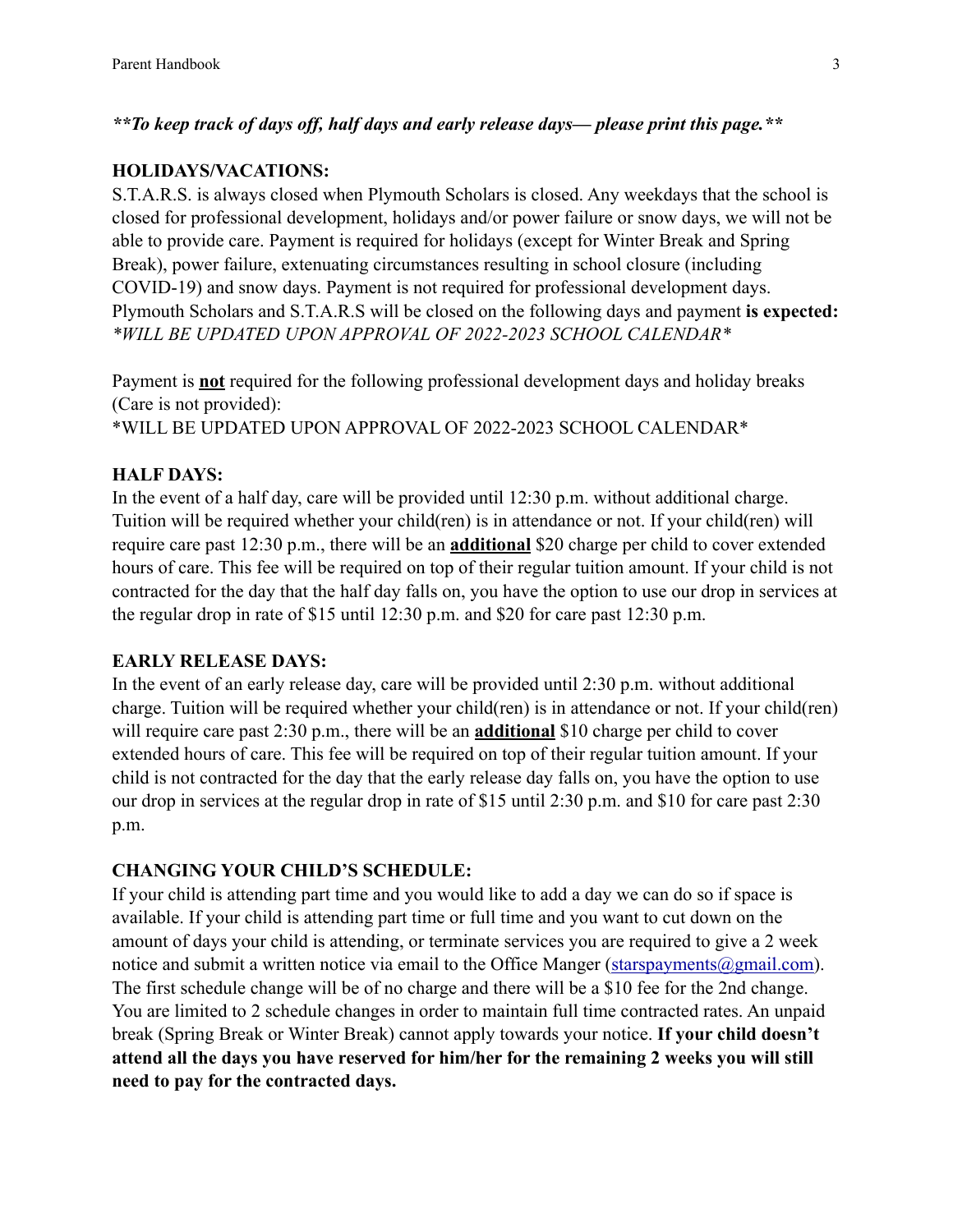#### **CONTRACTED SCHEDULE:**

This enables you to have a place held within our program. A 3 day minimum is required. Whether your child attends or not, you are responsible for your weekly tuition amount. In the event that you need your child to attend on a day that they are not normally scheduled, you may do so at a higher rate. An additional before care session (must have an active contract in before care) is \$10. An additional after care session (must have an active contract in after care) is \$15/ day. Sibling and/or employee discounts cannot be applied to sessions outside of your contracted schedule. You **cannot** attend before care if you are not actively enrolled in before care and you **cannot** attend after care if you are not actively enrolled in after care. Failure to abide by these guidelines will result in unregistered care fee's of \$5 every 10 minutes.

#### **NURSE SCHEDULES:**

If you are a nurse schedule, you must submit your schedule a month in advance via email to the following email address: [starspayments@gmail.com.](mailto:starspayments@gmail.com) If we do not receive your schedule by the **1st** of any given month, you will be charged a \$20 late schedule fee as well as the minimum requirement of \$30 per week. If your child attends before a schedule is received you will be charged additional session rates (\$10 per morning per child and \$15 per afternoon per child). This is a firm deadline for anyone taking advantage of this flexible schedule. A 3 day minimum is required.

#### **FEES AND DISCOUNTS:**

#### **Registration Fee:**

A non-refundable fee of \$40 for the first child and \$20 for each additional sibling

#### **Tuition Rates:**

Before Care: \$7/day (\$35 per week) After Care: \$12/day (\$60 per week) Before & After Combination: \$17/day (\$85 per week)

#### **Sibling and/or Plymouth Scholars Employee Discount: 10%**

Deduct 10% of your child's tuition if you are a Plymouth Scholars employee. Deduct 10% off the daily or weekly rate that is applied to each sibling. (The 1st child is at full price, each additional child is 10% off). Sibling discount applies to the lower paying child's rate.

#### **Late Pick-Up Fees:**

S.T.A.R.S is closed at 6:00 p.m. **This means your child is signed out by 6:00 p.m.** There is a late fee of **\$3 per minute per child** until pick-up thereafter. **Please be considerate of our staff and their obligations.** Fee's will be due at the time of pick up. If you do not have cash at the time of pick up, you will receive an invoice to your email from our Square account. If you pick your child up more than ten minutes late on three or more occasions, we have the right to terminate your child's enrollment with S.T.A.R.S.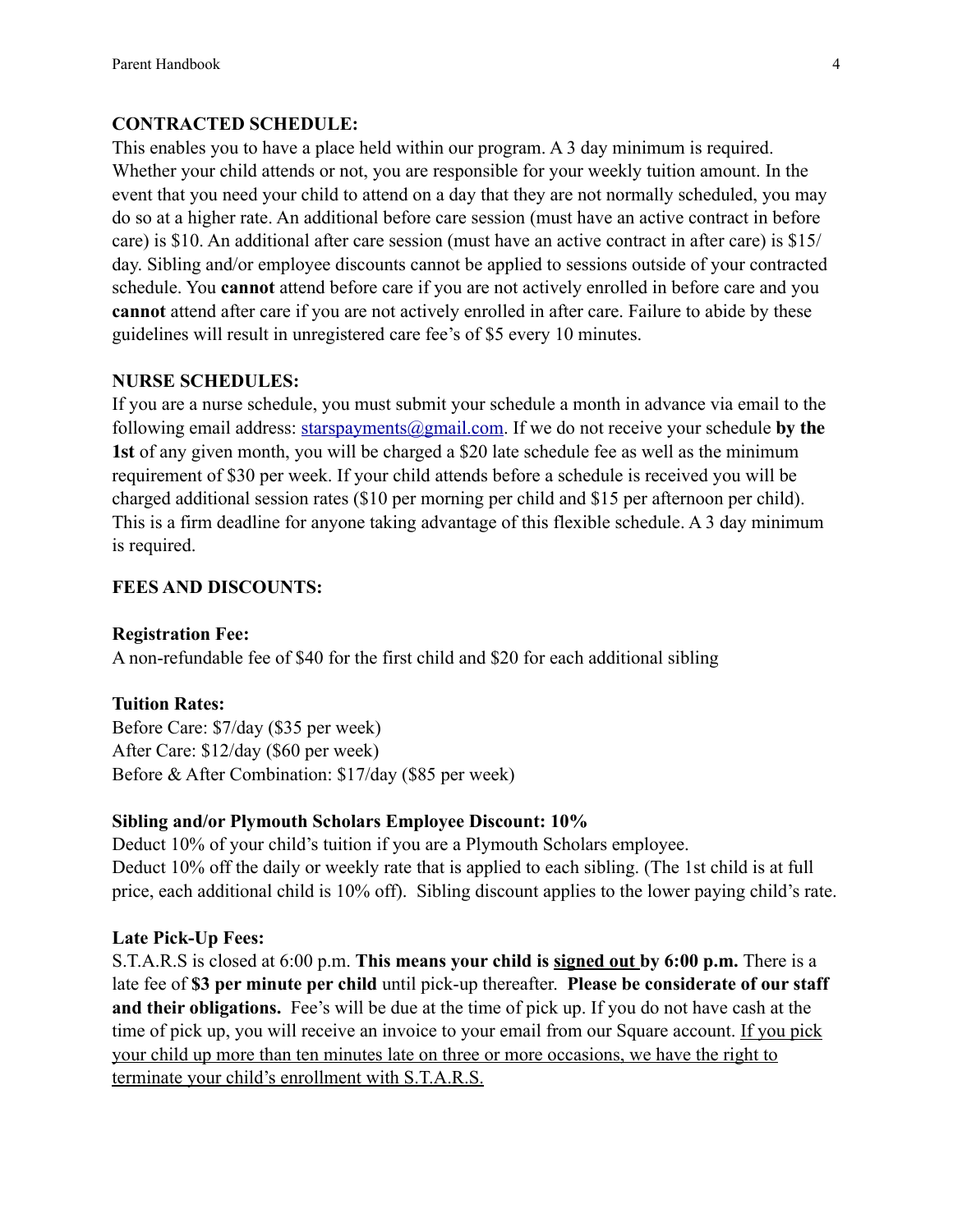#### **Returned Payment Fee:**

A charge of \$20.00 will be applied if a payment is returned due to insufficient funds or inaccurate banking information.

#### **Late Payment Fee:**

Payments are due in advance by Monday. A \$10 late fee will be added to any remaining balance on Tuesday. If the payment has still not been paid by Wednesday of that week, your child will be unable to attend before and/or after care until all fee's are paid in full. In the event that we do not have school on any given Monday, your payment is still due.

# **CHILD RELEASE POLICY / ARRIVAL & DEPARTURE:**

All children will be signed in and out by a S.T.A.R.S. Employee upon the arrival of a parent/ guardian. Our attendance log is required by the State of Michigan. This is essential to our standards of quality care as children must be accounted for at all times. S.T.A.R.S. is no longer responsible for actions/incidents involving children that are signed out of our care.

Children will only be released to persons that are listed on the child's emergency cards. For the first two weeks of child's enrollment please expect to show Photo I.D. upon pick-up. This is for your child's safety. We will not release your child to you unless you can show this piece of identification.

If other's are listed on the emergency card, please instruct them to bring a Photo I.D. also. WE WILL NOT RELEASE YOUR CHILD TO ANYONE UNLESS THEY ARE LISTED ON THEIR EMERGENCY CARD. **No Exceptions!** Please understand this is for everyone's protection.

S.T.A.R.S. is not responsible for an individual's competency or sobriety when picking up a child. If there is a suspected cause for concern, we will call the police for further assessment.

If you would like to have someone pick up your child other than those listed on the emergency cards, you must add them to your brightwheel account. No verbal requests will be granted. You will still be responsible for having an authorized person pick-up your child. S.T.A.R.S. will not be held responsible for late fees in case of mishap as this is your mistake.

# **CUSTODY:**

Unless we receive court papers stating that you have been granted temporary or permanent custody, we have no legal authority to tell either parent that he/she can't pick up their child. You must have court papers to override this policy. We will need a photo copy of the court order with the court's signature. Please make sure we have these papers in your child's file. And please make sure you tell the director if there is someone that is not to pick up your child.

# **DRESS CODE:**

All children are required to stay in their uniforms, unless it is a school authorized Spirit Day. Also, please send appropriate outdoor wear; hats, gloves, boots, rain wear, etc. This is to make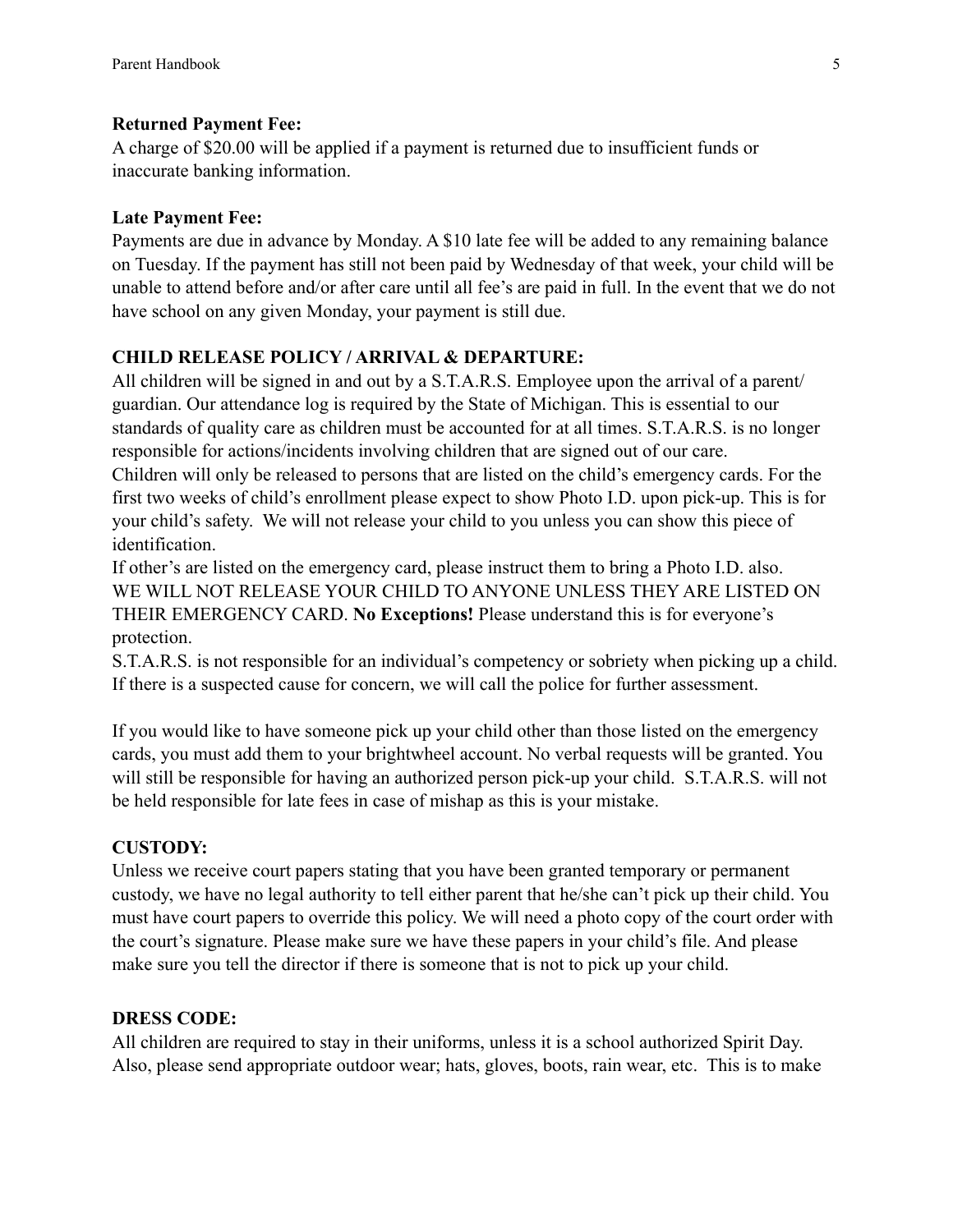sure every child is prepared should we have an outdoor activity. We are not responsible for any child not appropriately dressed.

# **TOYS / MISCELLANEOUS ITEMS:**

S.T.A.R.S. is not responsible for any items that your child(ren) bring to before and after care. Any items that are left behind will be placed in the schools designated lost and found area. This includes all articles of clothing, personal belongings, electronics, water bottles, lunch boxes, toys, school supplies, etc.

# **MEALS:**

**S.T.A.R.S. will provide a breakfast snack only. (All students should bring a refillable water bottle.)** Parents are required to provide afternoon snack. All breakfasts provided by S.T.A.R.S. will be healthy but simple; granola/fruit bars, cereal bars, and/or additional items. Please let us know if your child has allergies, we will try to accommodate, but you may be required to provide their breakfasts if the allergies are extensive or a commonly found ingredient, such as wheat or soy.

Lunches and afternoon snacks are to always be provided by the parent or may be ordered through the hot lunch program (at parent's expense). Please send only healthy items as required by Plymouth Scholars. **We will not allow your child to drink soda, eat candy or other sugary items such as cupcakes, cookies and/or other sweets for an afternoon snack.** (These items are allowed in a lunch as a treat.) Please try to send healthy snacks for your children to maintain their energy until they go home. Examples: Fruit, yogurt, crackers, pretzels, cheese, vegetables and dip, plain cereal (no added sugar), and/or granola bars.

# **S.T.A.R.S. Daily Schedule Before School**

| 6:30a.m.  | Arrival (Activities begin: group games, manipulative's, reading) |
|-----------|------------------------------------------------------------------|
| 7:00 a.m. | Breakfast (a.m. snack provided by S.T.A.R.S)                     |

- **7:50 a.m. Activities end, clean-up begins**
- **8:00 a.m. Children are released to their classrooms (Kindergarten are walked to class)**

# **After School**

- **3:15 p.m. Snack Time/Restroom Break**
- **3:30 p.m. Homework time for 1-8 Activities for Y5's-K 4:30 p.m. Outdoor playtime (if weather allows) or Indoor Choice 5:30 p.m. Group Activities 6:00 p.m. Closed**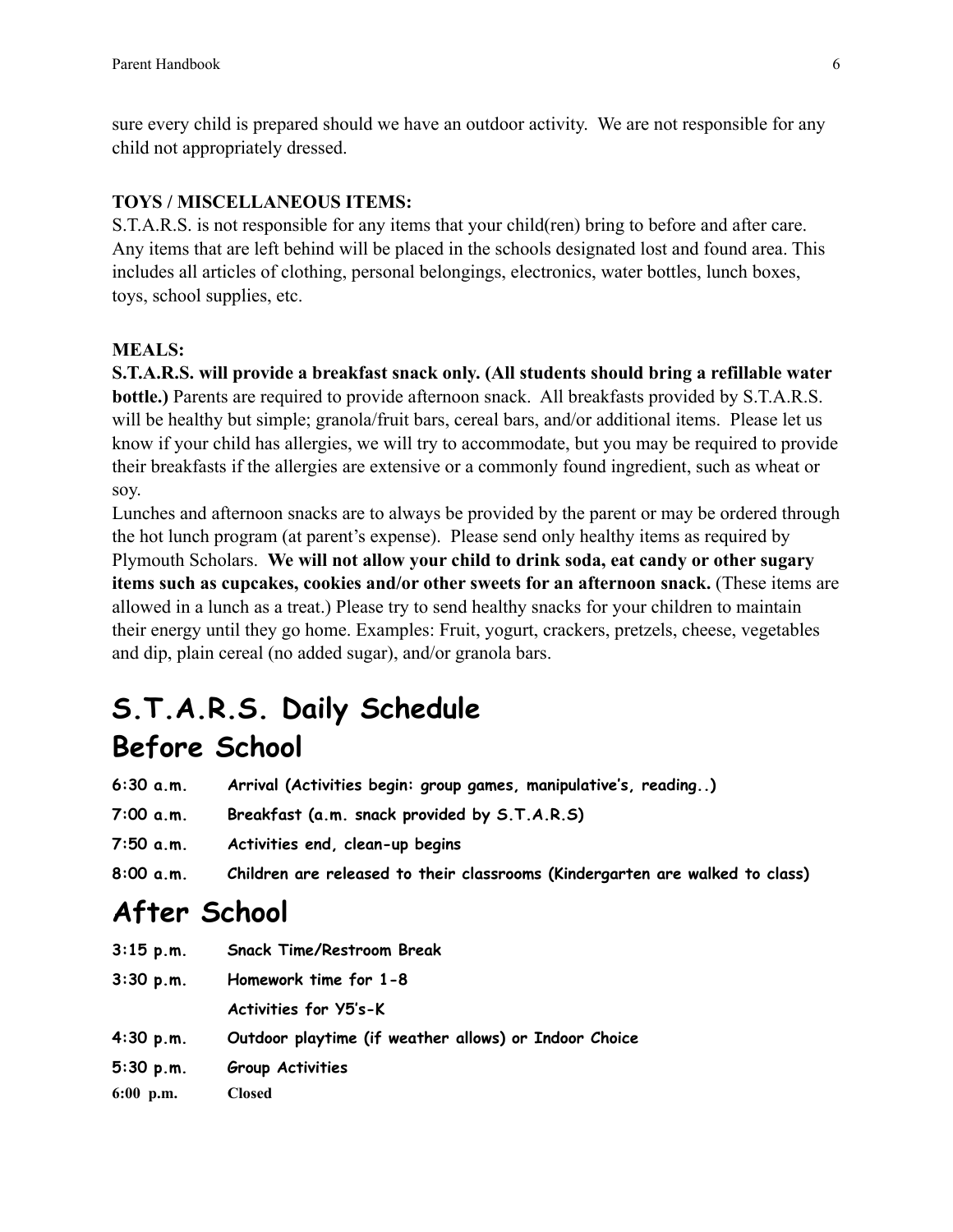#### **(Please make sure your child is signed out by 6:00 p.m. and you are not just arriving at 6:00 p.m.)**

#### **OUTDOOR PLAY:**

Children will use the school's playground during outdoor play. Per the State of Michigan, this playground has not been inspected by S.T.A.R.S., as the inspection conducted for Plymouth Scholars is sufficient.

# **ILLNESS:**

Sick children will not be accepted into our child care program. If your child has a temperature of 100.3+ F or any visible sick symptoms, they will be denied care. If your child is sent home on Monday because they were ill, they will not be able to return for at least 24 hours. Please do not bring your child back before Wednesday or they will not be permitted to stay. The following illness policies will be strictly enforced, for the health, well being and safety of all concerned.

Examples of associated symptoms include, but are not limited to:

- 1. Fever (100.3+ F)- Child needs to be fever free for 24 hours
- 2. Nausea or vomiting
- 3. Diarrhea: runny or watery stools, or 2 looser stools within last 4 hours.
- 4. Sore throat, loss of voice, hacking or continuous coughing, runny nose with colored discharge
- 5. Runny and/or crusty eyes: watery, matted, and/or red/pink eyes are not acceptable
- 6. Unexplained rash
- 7. Lice (may not return child to care until no more nits are spotted)
- 8. Communicable diseases (chicken pox, roseola, conjunctivitis, mumps, measles, influenza, etc.)

This benefits and protects your child and the other children. We appreciate your cooperation with our sick policy!

Parents of a child with a diagnosed contagious condition (measles, head lice, pink eye, mumps, chicken pox, etc.) are asked to notify a S.T.A.R.S. employee as soon as possible so that I may alert parents to watch for symptoms in their own children.

COVID: If we have a confirmed case of COVID amongst staff or students, we will determine if the best course of action is to send home the S.T.A.R.S. class or all students enrolled in the effected group. We will properly sanitize and clear all areas that were visited by the infected person before allowing staff or students to reenter. Any infected person(s) must not return before 10 days have passed since symptoms first appeared or the individual tested positive AND they have been fever-free for at least 72 hours without the use of medicine that reduces fevers.

# **MEDICATION:**

If your child is on medication and it needs to be taken while he/she is in childcare, the medicine must be in the original container and labeled with the child's name, doctor's name, name of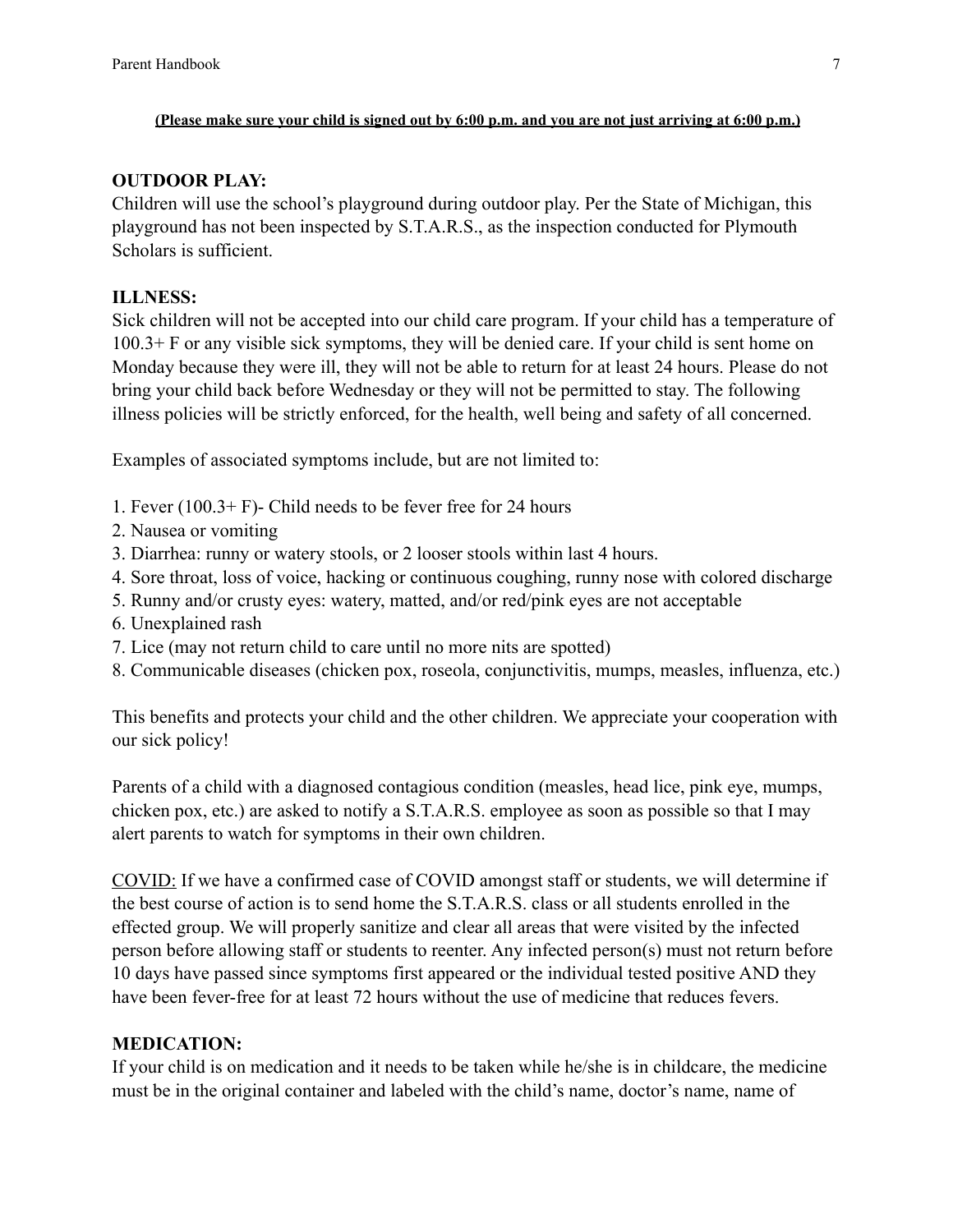medication, dosage, and when to be taken. If medication is to be taken only twice a day, i.e. (morning & night) then it will need to be done at home. A medication form will need to be filled out that morning so please make sure you have a few extra minutes. S.T.A.R.S. will not administer medication until it has been given by the parent/guardian at least for 24 hours. If a child is going to have an allergic reaction to the medication it should happen in those first 24 hours sometimes up to 48 hours. If your child refuses to take medication, S.T.A.R.S will not force them to take it.

All prescription & non-prescription medicine must have a form filled out and be approved by the director.

#### **INJURIES:**

Minor cuts and bruises suffered while at S.T.A.R.S. will receive proper care -- they will be washed with soap and warm water and properly bandaged. You will receive notification upon arrival.

If a serious accident should occur you will be contacted immediately for instructions; unless this would endanger your child's life. In that case S.T.A.R.S. will take necessary steps such as; calling the hospital, doctor, 911 etc. All injuries need to be documented. You will be asked to sign an injury report.

#### **PARENT NOTIFICATION OF THE LICENSING NOTEBOOK:**

Child Care Organizations Act, 1973 Public Act 116

Michigan Department of Human Services

All child care centers must maintain a licensing notebook which includes all licensing inspection reports, special investigation reports and all related corrective action plans (CAP). The notebook must include all reports issued and CAPs developed on and after May 27, 2010 until the license is closed.

• This center maintains a licensing notebook of all licensing inspection reports, special investigation reports and all related corrective action plans.

• The notebook will be available to parents for review during regular business hours.

• Licensing inspection and special investigation reports from at least the past two years are available on the Bureau of Children and Adult Licensing website at **www.michigan.gov/ michildcare.**

# **FIRE:**

In the event of a fire, we would evacuate the school immediately and gather together outside. This will be practiced at least once a month, in conjunction with Plymouth Scholars so the children are familiar with what to do.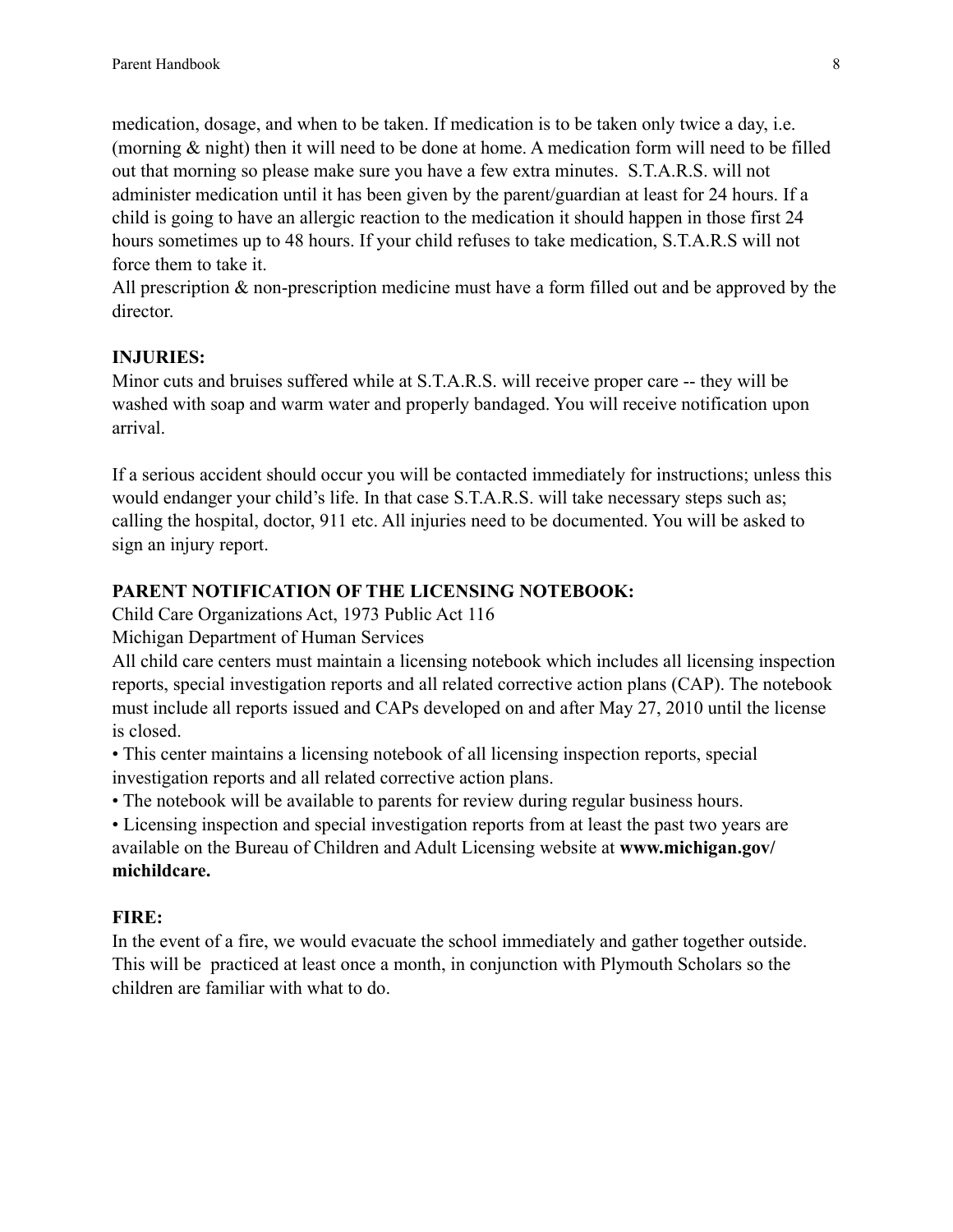# **TERMINATION OF SERVICES:**

S.T.A.R.S. has the right to terminate childcare services to any child without notice if that child threatens a staff member or another child, or themselves, payment is not made when it is due after the one day grace period and/or parent engages in any inappropriate actions toward staff or another parent or child.

Some examples are below (but not limited to):

\*3 corrective action plan write-ups

\*Weekly childcare not paid on time

\*3 Uncontrolled bowel or urine incidents (Every child must be completely toilet trained) \*More than three late pick-ups in a school year. (S.T.A.R.S. will be closed at 6:00 p.m. Your child must be signed out and exiting the building by this time.)

\*Parent and/or designated caregiver (grandparents, neighbors..) engages in profanity, and/or other disrespectful behavior directed towards a staff member or child.

\*Indecent Exposure

\*Violence (physically harming another student or staff member)

Two weeks written notice is required to withdraw your child from care. Notice cannot be given on Monday for that week. Notice must be given by Friday for the two week notice to begin that following Monday, as it is a full two week pay period. An unpaid break (Spring Break or Winter Break) cannot apply towards your notice. If you do not wish to bring your child, payment is still due.

In the event that a student is expelled from our program, a refund will not be issued for the current week of the expulsion.

# **DISCIPLINE POLICY:**

At S.T.A.R.S., we will minimize the need for discipline by providing an eclectic schedule of creative and educational activities. As the need for discipline occurs we will be following Plymouth Scholar's Discipline Policy as stated in the Plymouth Scholars Handbook. If you would like a copy of this, let a staff member know and we will provide you with one. Aftercare is still apart of the school environment so we would like to remain consistent; therefore, the school policy and aftercare policy will be the same.

Under NO CIRCUMSTANCES will there be any corporal punishment used, such as; spanking, physical abuse, verbal abuse, name-calling or isolation.

If your child is having discipline issues at Plymouth Scholars during school hours they must be back to class by 2:45 p.m. and showing no signs of behavior issues such as physical violence or verbal defiance. Children must be ready to cooperate with S.T.A.R.S. teachers and activities. **In the event that children become out of control during S.T.A.R.S. we will call the parent to pick them up. If they are not picked up within 30 minutes of the placed call, a 1 day suspension will be put in place for the following day. (payment is still expected)**